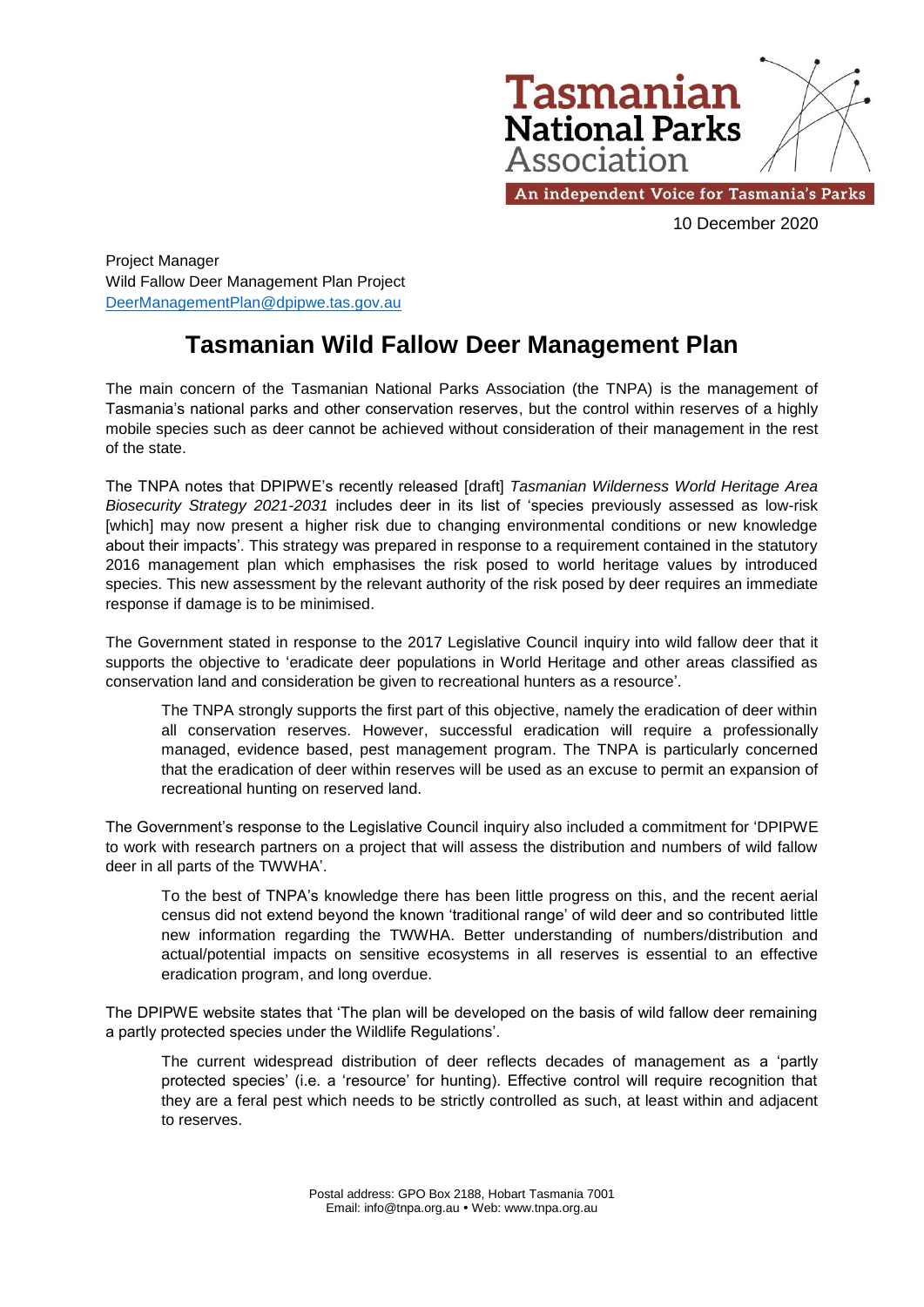**To summarise, the Wild Fallow Deer Management Plan must facilitate or provide for the following:**

- **Deer must be eradicated within all conservation reserves and controlled elsewhere so that they cannot spread into reserves in the future.**
- **This can only be achieved by an evidence based and appropriately-resourced pest management program, not a relaxation of the rules governing recreational hunting on reserved land.**
- **Better information on the numbers, distribution and impact of deer is fundamental to such a pest management program and hence is urgently needed.**
- **To facilitate the eradication of deer in conservation reserves, consideration must be given to changing the 'partly protected' status of wild fallow deer.**

We provide further justification and additional specific recommendations for the Wild Fallow Deer Management Plan in our supporting information on the following pages.

Yours sincerely,

N.A. Sauvje.

Nicholas Sawyer, President, TNPA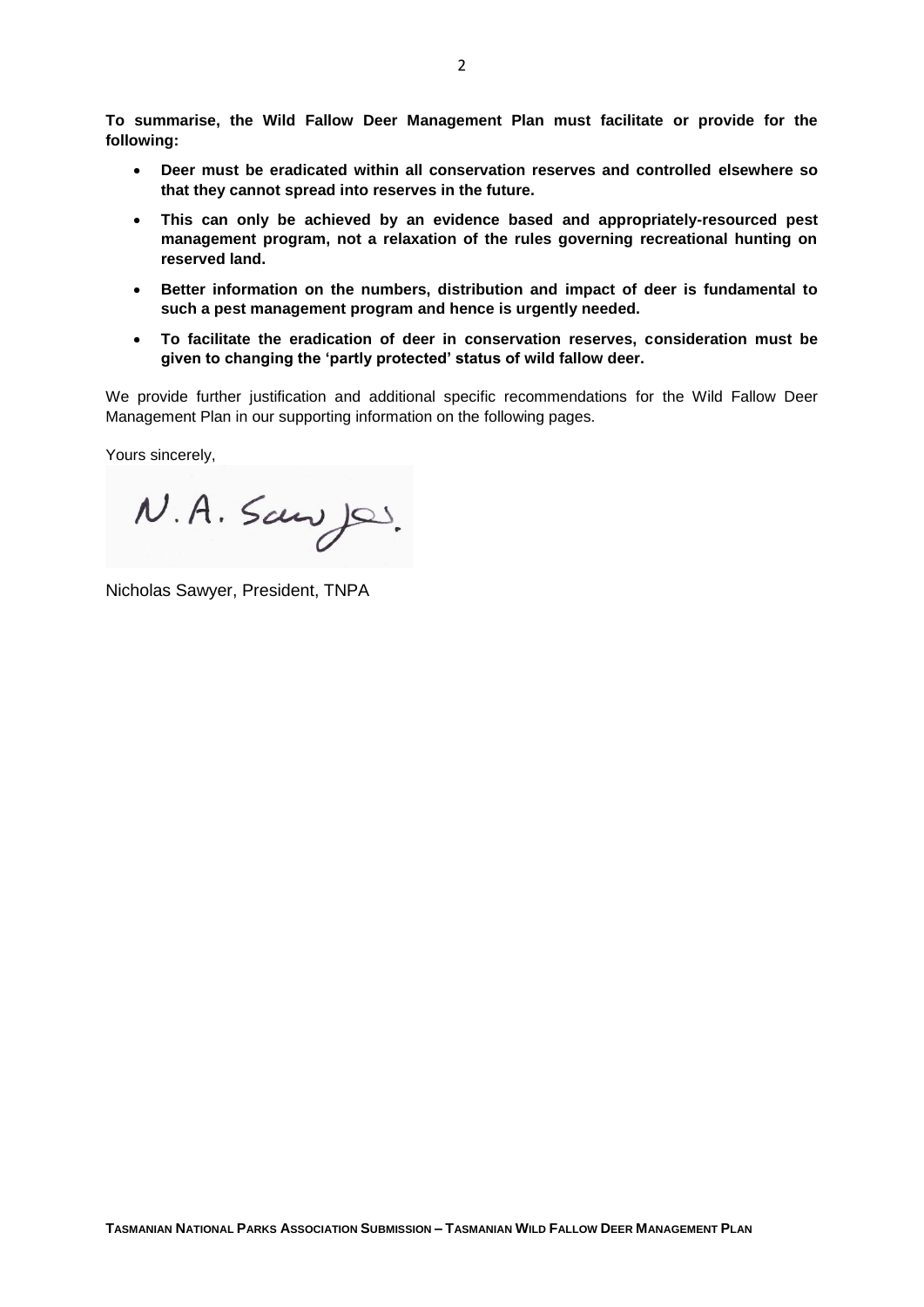This submission from the Tasmanian National Parks Association (TNPA) provides comment on the proposed Wild Fallow Deer Management Plan, with a focus on managing wild fallow deer impacts on natural and cultural values within Tasmania's system of parks and reserves under the *Nature Conservation Act 2002.* The submission will also comment on the four key issues identified by the Department of Primary Industries, Parks, Water and Environment (DPIPWE) as they relate to wild fallow deer:

- Supporting the needs of recreational deer hunters and ensuring the future of recreational hunting in Tasmania
- Managing wild fallow deer impacts on private or primary production land
- Managing wild fallow deer impacts on natural and cultural values
- Managing satellite wild fallow deer populations, particularly in areas currently free from wild fallow deer.

## **Recommendations:**

- 1. The Tasmanian environment, especially its national parks and other conservation reserves, requires the Tasmanian Government to take immediate action to protect natural habitat, ecosystems, endemic and threatened species from the current and forecast escalating impacts of the unsustainable fallow deer population.
- 2. The current system of game management utilising a Quality Deer Management (QDM) approach is no longer an appropriate, relevant, sensible, or environmentally and economically sustainable policy to manage the growing population of wild fallow deer.
- 3. An evidence based pest management and bio-security approach is the policy of the majority of Australian states and the Federal Government. Tasmania's Wild Fallow Deer Management Plan now requires this responsible approach.
- 4. Wild Fallow deer management requires comprehensive multiagency expertise, with Biosecurity Tasmania, DPIPWE's Invasive Species Branch, the Parks and Wildlife Service and the Scientific Advisory Committee (Threatened Species) collectively taking a lead role with Game Services Tasmania to create a new Wild Deer Management Plan. The objectives of Game Services Tasmania require modification to reflect pest management as a primary goal.
- 5. Wild Fallow Deer must be declared a pest species. Deer should no longer be classified as partially protected wildlife under the *Wildlife (General) Regulations 2010.*
- 6. Hunting regulations on private land and on leased Crown land should be changed to recognise fallow deer as a pest species to reduce the population of wild fallow deer to more environmentally-sustainable levels and to prevent deer moving into environmentally sensitive habitat, parks and conservation reserves.
- 7. Expansion of commercial farming of fallow deer is not supported as there have been documented escapes which have established satellite populations that now threaten the natural environment.
- 8. Wild fallow deer in national parks and reserves should be managed as an urgent biosecurity issue, by an adequately resourced Parks and Wildlife Service utilising an evidence-based evaluated professional pest management approach. Eradication and removal of wild fallow deer should be the management objective.
- 9. The use of unsupervised recreational hunters for pest management in national parks and reserves is not supported. Unlike planned and co-ordinated pest management, recreational hunting lacks specific measurable objectives, planning, monitoring or assessment of efficacy.
- 10. Once deer are removed from parks and reserves, control lines should be established and hunting efforts in adjacent areas should be intensified to prevent reinfestation.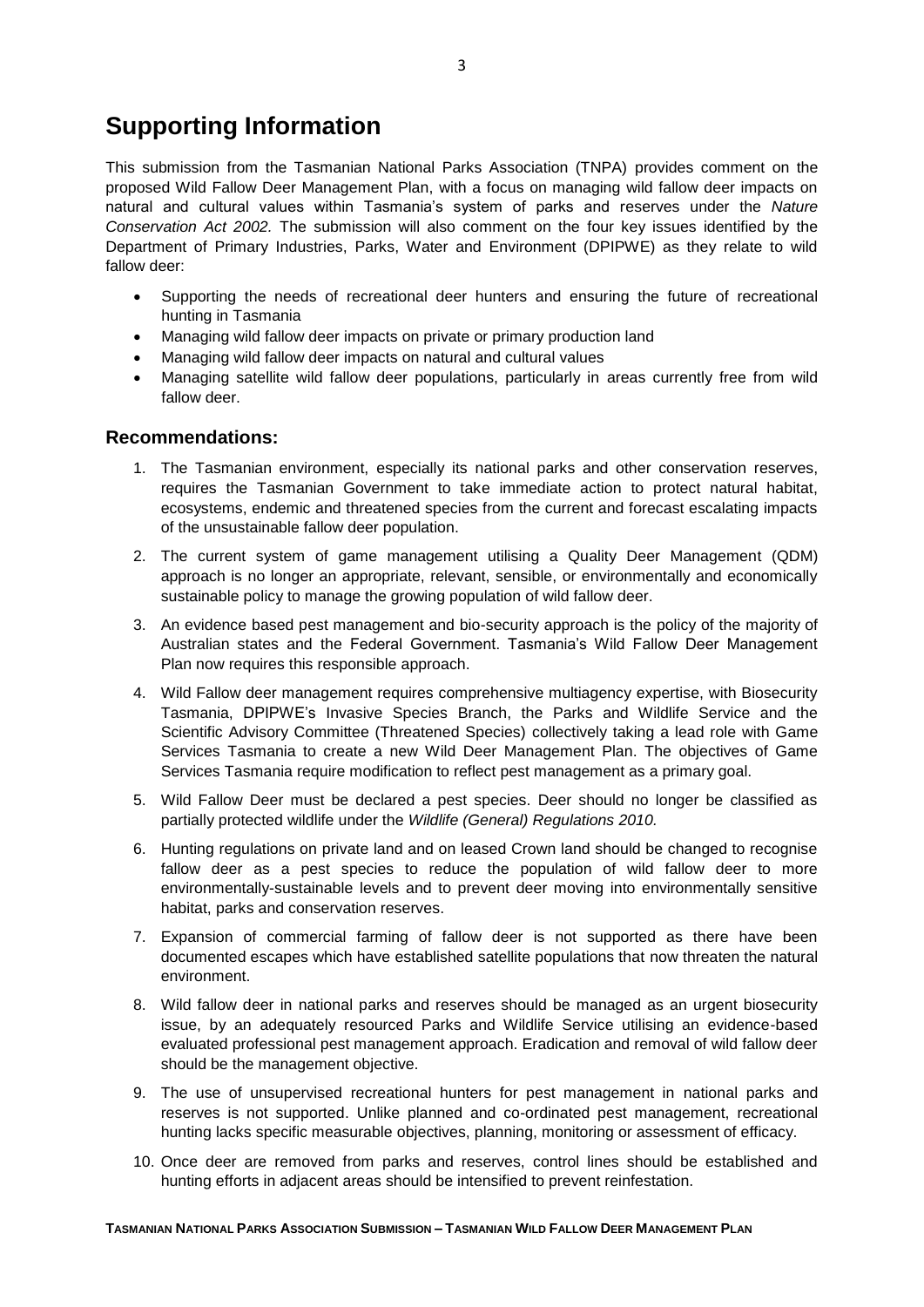11. Conservation values in Game Reserves currently accessed by hunters should be assessed, and those reserves with the highest conservation values should be prioritised for professional deer culling before conservation values are further damaged by deer.

## **Key Issues:**

# **Supporting the needs of recreational hunters and ensuring the future of recreational hunting in Tasmania:**

Declaration of deer as a pest species will ensure a greater opportunity for recreational hunters to target deer on private land and leasehold Crown land as all landowners will then have a responsibility to manage deer as a damaging pest species. Pest status will allow removal of the current restrictive hunting season, reduce red tape, provide greater access to hunting opportunities throughout the year, allow use of spotlights, and most importantly, remove current restrictions on the hunting of bucks, stags and immature male deer.

The recent deer census has indicated a deer population of at least 54,000. The National Environmental Research Program (NERP) Landscapes and Policy hub has stated that retaining the current rate of culling by licensed hunters will make little difference to the size of the wild deer population into the future. In comparison, a pest management approach will increase hunting opportunities as will changing the *Wildlife (General) Regulations 2010* to allow hunting deer at night.

Many recreational hunters express frustration with the current regulations. Some hunters face criminal sentences and substantial fines for not abiding by the regulations to take only one male deer or restricting their hunting activities during the gazetted open season.

Notwithstanding the above, the TNPA does not support expansion of recreational hunting in the TWWHA or in reserves not currently open for recreational hunting, nor do we consider an expansion or recreational hunting opportunities alone to be a desirable or effective way to control and eradicate wild deer populations.

#### **Managing wild fallow deer impacts on private or primary production land:**

Declaration of deer as a pest species will facilitate the reduction of populations and spread of wild deer on private/primary production land and in grazing leases on Crown Land. In addition, many private landowners and primary producers will be better able to protect biodiversity values and associated economic benefits on their properties. This includes private land that has been declared as Private Nature Reserves, Private Sanctuaries and Areas Covenanted for Conservation. The recently appointed National Feral Deer Co-ordinator is one of many resources available to assist primary producers and private landowners to more appropriately manage wild fallow deer as a damaging pest species. The current system of issuing Crop Protection Permits for 5 years, while reducing the administrative burden for primary producers, is ineffective as a control measure, as primary producers are still restricted to culling only during March to November.

#### **Managing wild fallow deer impacts on natural and cultural values:**

The new Wild Fallow Deer Management Plan must support the principles underpinning the *2013 – 2030 Natural Heritage Strategy for Tasmania*. These include principles that Tasmania's Natural Heritage has intrinsic value; that in situ conservation of natural heritage is a priority; that effective conservation of Natural Heritage operates at the landscape scale across public and private land tenures, and that application of the precautionary principle is recommended to ensure that Tasmania's natural heritage is maintained for future generations. Priority actions also include strengthening environmental biosecurity to manage invasive species.

The recent census of wild fallow deer, while welcome, only covered part of the State considered traditional deer range and estimated the population as approximately 54,000.The state wide population of wild fallow deer is clearly likely to exceed this, as the survey was conducted at the end of the hunting and crop protection permit season (when population is at its lowest) and omitted north west Tasmania,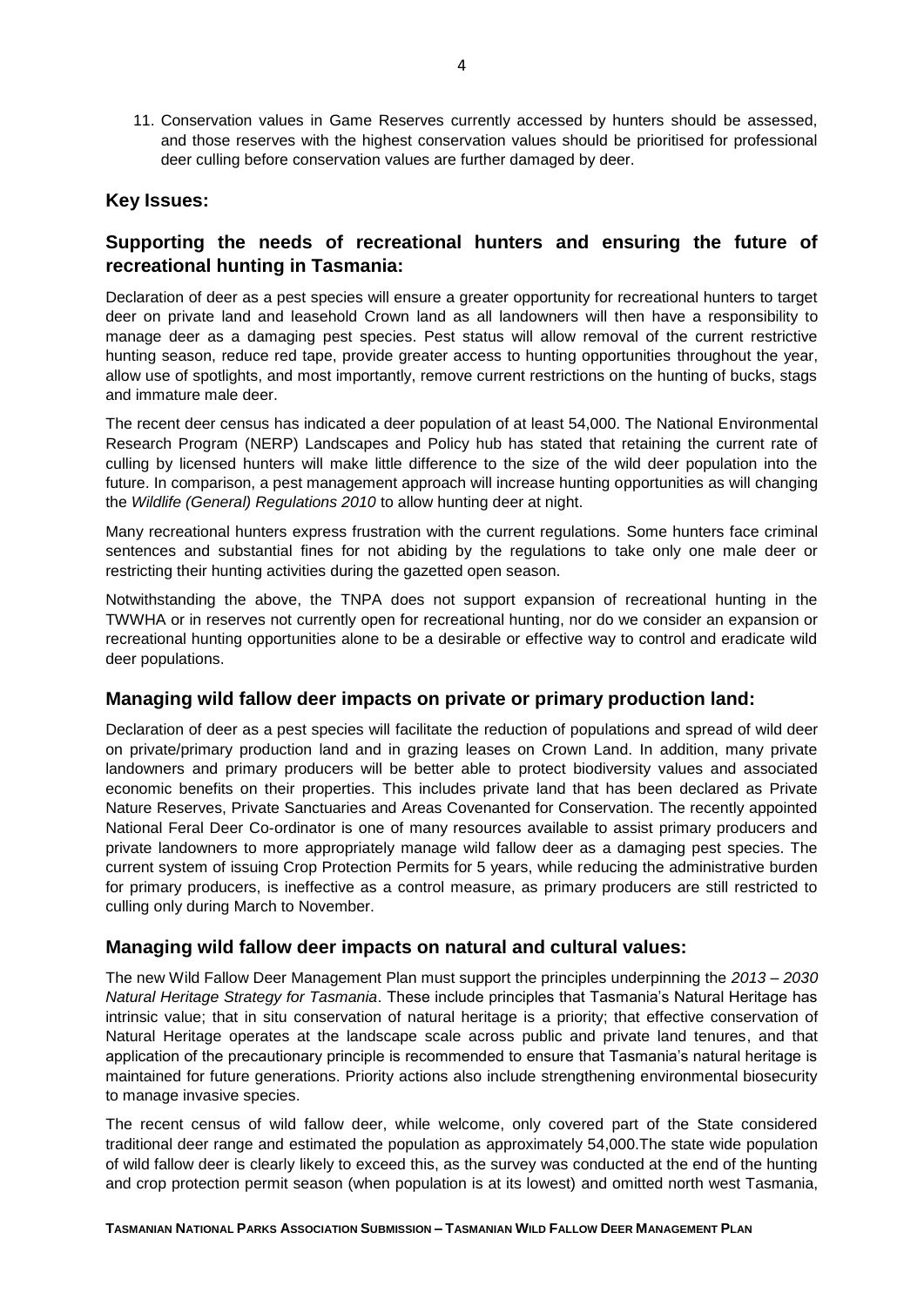the Dover area in the south, and Bruny and King Islands, all areas where deer sightings have been reported. The deer survey suggests that population is increasing at a rate of approximately 5.4% annually. A risk assessment analysis modified and applied by DPIPWE in 2011 indicated fallow deer as an extreme biosecurity risk once established in Tasmania.

5

Modelling by the Landscapes and Policy hub of the National Environmental Research Program has indicated that, unless the current deer management policy is radically changed, the deer population in Tasmania is ready to "explode" and could exceed 1 million mid-century. With increasing population, the current deer management policy will not work to prevent deer moving further outside their "traditional range" into national parks and reserves, conservation areas and the TWWHA.

The Government's recent statement to the Senate Environment and Communications Committee that it intends to estimate wild deer abundance in parks and reserves, including the TWWHA, is welcome. But this was also a stated objective in the Government's response to the earlier Legislative Council's 2017 inquiry with a commitment for "DPIPWE to work with research partners on a project that will assess the distribution and numbers of wild fallow deer in all parts of the TWWHA". Progressing this project is now urgent.

The Government also stated in response to the 2017 Legislative Council enquiry that it supports objectives to "eradicate deer populations in World Heritage and other areas classified as conservation land and that consideration be given to recreational hunters as a resource". The TNPA does not support expansion of recreational hunting into these areas as recreational hunting is an ineffective control measure. Alternatively, the Tasmanian Government has the option to fully supervise, resource, train and deploy professional hunters as part of a planned eradication strategy.

The RSPCA's recent position paper on the efficacy of recreational hunting for pest management (see [here\)](https://kb.rspca.org.au/knowledge-base/is-recreational-hunting-an-effective-form-of-pest-animal-management/) clearly states that a recreational hunting strategy is inferior to the use of co-ordinated planned pest management. Planned pest eradication can also be carried out more efficiently meaning that closure of reserves on public safety grounds can be for a minimal period. A pest management approach does not just rely on shooting as a control measure; properly planned pest eradication programs use a variety of strategies; shooting is one available tool. Some States have accredited training for shooters before they are employed as professionals for planned pest management programs. In 2015 the WA government rejected a plan to trial recreational shooting in national parks and in 2014 the NSW government commenced a 3 year trial permitting volunteer licensed hunters, supervised by PWS staff, to shoot declared pest species.

DPIPWE's promotion of the DeerScan application to assist members of the public to report deer sightings is an important tool. DPIPWE staff participation in the recent aerial survey conducted by EcoKnowledge is also welcome. All census methods, including further aerial surveys, citizen science monitoring and camera traps must be adequately co-ordinated, resourced and planned, utilising best practice methodologies and require oversight by the Scientific Advisory Committee (Threatened Species), Biosecurity Tasmania and the Parks and Wildlife Service. A deer census in national parks and reserves (see previously) must be prioritised so that planned pest eradication and containment plans can be put in place to ensure deer populations are ultimately confined to their traditional ranges. The Government previously stated this as an objective in response to the 2017 Legislative Council review.

The impacts of fallow deer on natural and cultural values are well documented. A 2005 DPIPWE baseline monitoring program reported on deer distribution and abundance in the Central Plateau Conservation Area and adjacent areas. This area now falls within the TWWHA and the presence of pest species is highly concerning, as it undermines the world heritage values that led to the creation of the TWWHA. Deer have the potential to spread further into the world heritage area. They have the potential to compete with native species for food, directly damage habitat and the composition of populations of native species, compound the threat of weeds and soil erosion, spread *Phytophthora cinnamoni* and negatively affect cultural values such as ancient middens. Ground nesting or dwelling birds can be threatened by habitat destruction. Deer are heavy grazers, destroy small trees and shrubs by rubbing from antlers and could move into new areas after bushfires and trample sensitive bogs and wetlands. These impacts can also diminish the wilderness experience for visitors who come to Tasmania to experience the outstanding natural and cultural values of the TWWHA.

TASMANIAN NATIONAL PARKS ASSOCIATION SUBMISSION - TASMANIAN WILD FALLOW DEER MANAGEMENT PLAN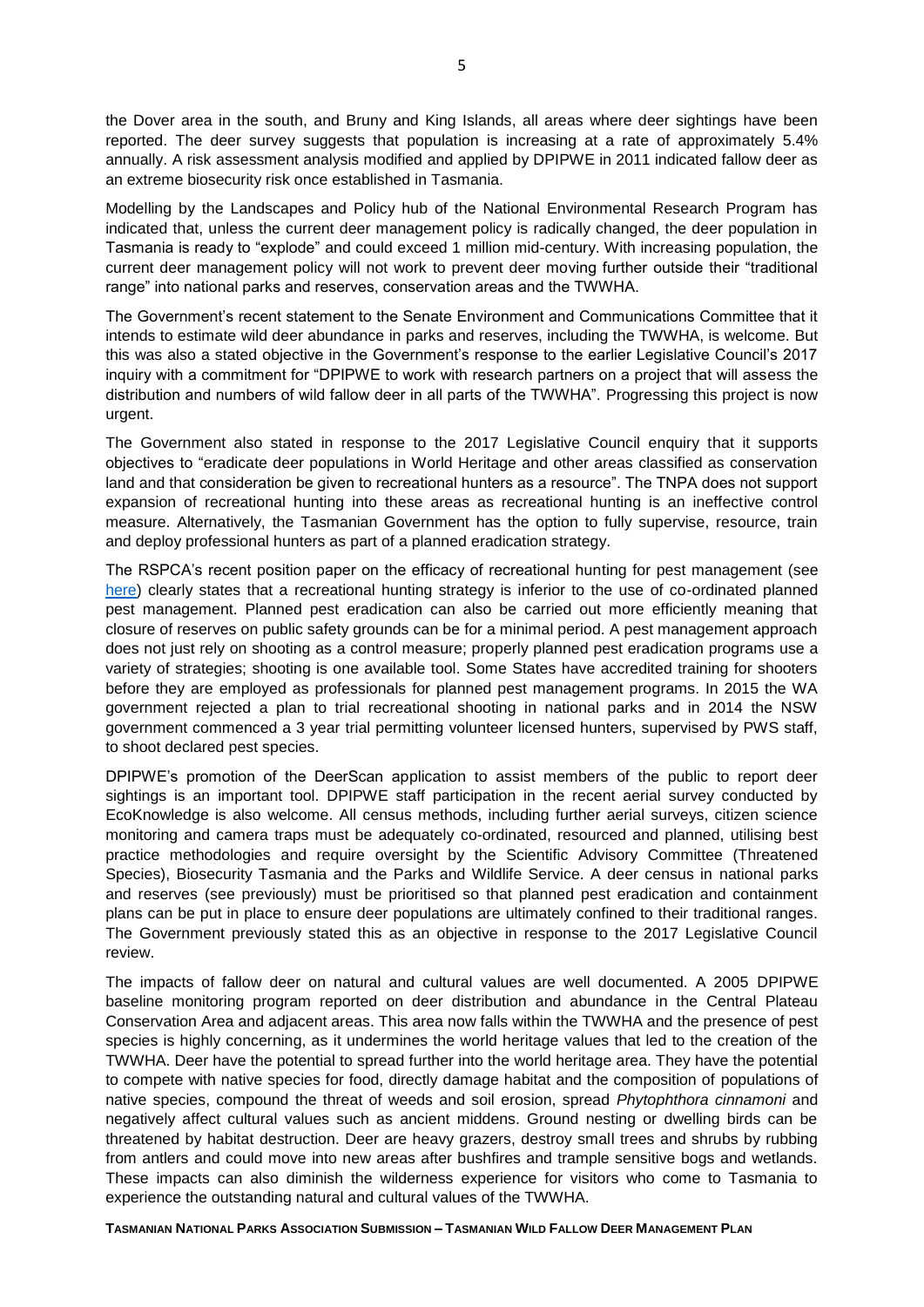Tasmania's alpine national parks and the Central Plateau provide habitat for many rare plant species such as Pencil Pines and the Cider Gum. Deer are known to eat regenerating seedlings and destroy shrubs and small trees during the deer breeding season, by thrashing vegetation. Deer eradication in reserves such as the Walls of Jerusalem National Park should be prioritised. The landscapes and policy hub of the National Environmental Research Program (NERD) has assessed that the TWWHA is at high risk, as fallow deer "could live anywhere in Tasmania except, perhaps, the densest and wettest forests".

Deer occur in a variety of habitats and will substitute different habitats to access food resources; may compete with macropods for access to food and, as they are selective grazers, they can change the composition of vegetation communities. As deer are highly adaptable, there is the potential for deer expansion into many new areas as abundance increases.

Recognition by DPIPWE, that fallow deer are a priority introduced species requiring monitoring, is noted. The TNPA welcomes the reported pilot survey utilising remote cameras in the Great Western Tiers Conservation Area and the Central Plateau Conservation Area and the eventual release of the survey data. DPIPWE's partnership with the Australian Research Council's (ARC) linkage grant to further investigate deer habitat preferences and impacts of fallow deer on native vegetation and associated interactions with fire is also welcome.

Unfortunately wild fallow deer have the potential to spread throughout the Central Plateau Conservation Area and beyond. Newer Deer Ballot locations have been declared at Brenton Rivulet and Mother Lord Plains (Central Plateau Conservation Area); Tumbledown Creek and Gunns Marsh (Great Lake Conservation Area adjacent to the Central Plateau Conservation area and Hydro land) and at Parson and Clerk Mountain (nearby Great Western Tiers Conservation Area) . These are additional to the traditional deer ballot locations at Top Marshes Conservation Area and Five Mile Pinnacles Conservation Area (south of the Central Plateau Conservation Area.) Professional culling should also supplement recreational hunting if required, in any existing Deer Hunting Zones, to limit the spread of deer into high conservation value reserves.

The TNPA does not support any further expansion of recreational hunting zones and additional Deer Ballot locations in Public Reserves as a management response to the further spread of fallow deer. Unless a reserve was specifically declared with the prime purpose of being a Game Reserve, or has been part of the traditional Hunting Zone; other reserves managed by the PWS such as National Parks, State Reserves, Nature Reserves, Conservation areas, Nature Recreation areas, Regional Reserves and Historic Sites that currently do not permit or host deer hunting, should retain their original management objective(s) and focus. Professional eradication of deer in these reserves should be an objective.

# **Managing satellite wild fallow deer populations, particularly in areas currently free from wild fallow deer:**

Management of satellite populations is essential to limit the spread of fallow deer outside their traditional range. The TNPA supports the Tasmanian Government's previous 2017 statement to vary fawning season restrictions where targeted and regulated population control measures need to be undertaken by DPIPWE for satellite populations, or in conservation areas such as the TWWHA, to prevent further expansion of wild fallow deer into conservation areas. Declaration of fallow deer as a pest species and utilising a professional, planned and evaluated strategy to manage satellite populations and eradicate deer from national parks and reserves is overdue. For example, satellite populations have established on King and Bruny Islands; reportedly escaping from a deer farm in 2007 in the former area. Deer also have the potential to degrade Douglas-Apsley National Park and Freycinet National Park, as nearby satellite populations are known. These areas require regular surveying of deer populations and targeted professional culling. Furthermore, the recent deer census did not include North West Tasmania's reserves and this area should also be managed as a satellite population.